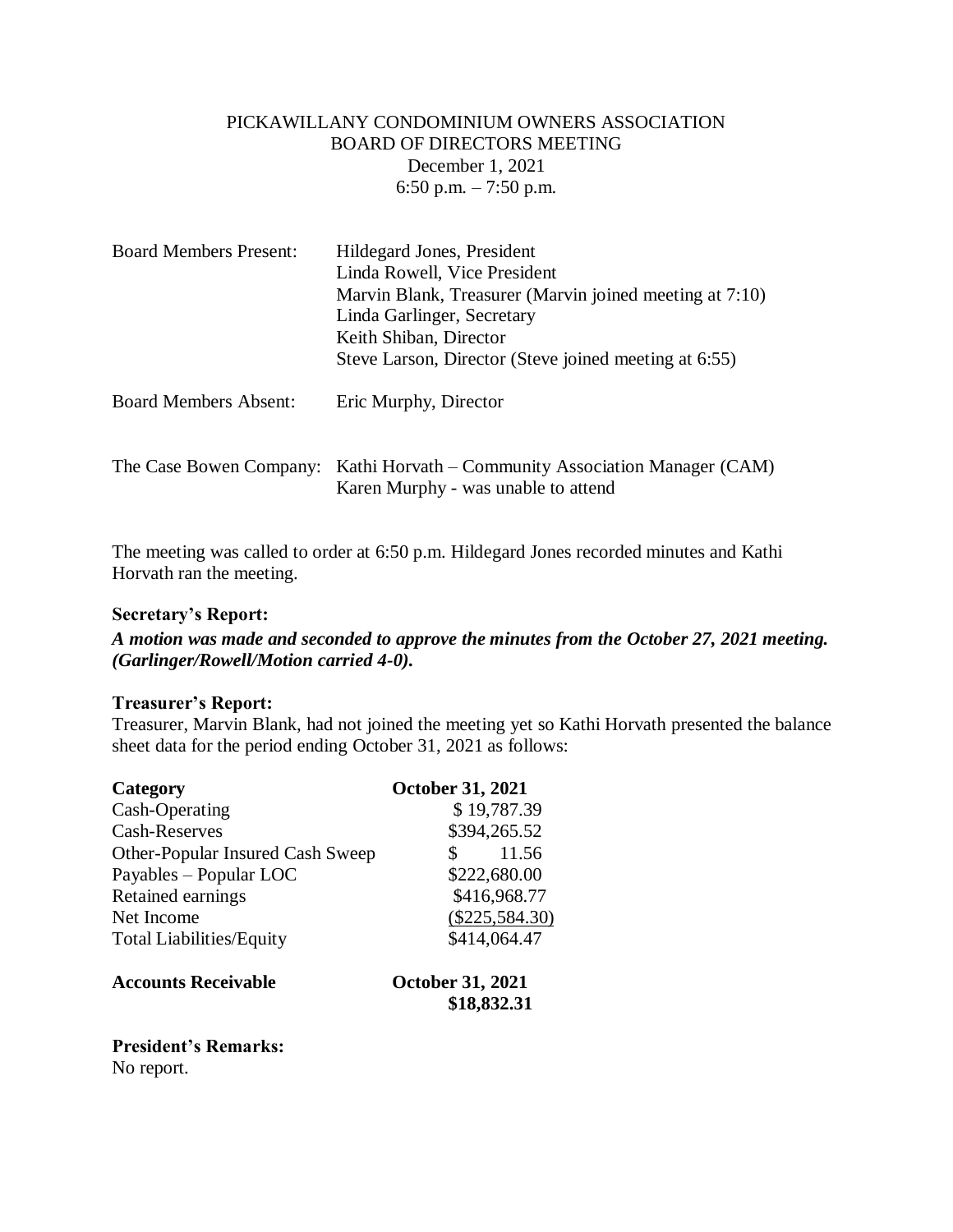### **Manager's Report:**

A full manager's report was provided for review to the Board prior to the meeting. Additional items added after the report that were provided were discussed under Old and New Business.

**Resale Report for October 2021**: No new sales since our last meeting.

# **COMMITTEE REPORTS:**

There were no formal reports from the ARC, Social or Communications Committee.

# **Old Business:**

- 1. **5004 WI** Insurance claim waiting for door(s) & installation by Rosatti. (This claim will continue into 2022).
- 2. **4965 SM** Engineer sent updated report (Included in Agenda Packet, proposal for fee for drawings was signed at a cost of \$4,200)
- 3. **M&D Blacktop** Crack fill sealing completed for phases I&II at no cost to the Association and new catch basin was installed on SM.
- 4. **4934 WI**  K&G has been in contact with the owner and can start this project now that their last major job is completed.
- 5. **Bldg 1 4949-4955 Smoketalk rear of garages** In process for design plan/work.
- 6. **Garber** Completed upgrade at Bldg #3.
- 7. **Board approved the 2022 budget** Management sent mailing to owners.
- 8. **4940 WI**  Updated engineer report was included in Agenda packet.
- 9. **Pool Roof**  On hold for now, Ronier will do when pump room work has been completed.
- 10. **JTS**  List of tree applications was included in Agenda Packet.
- 11. **Aqua Doc**  Fountains were removed on 11/2/2021 for winter; cattails emergent applied. Linda Garlinger will check and see if the cattails were cut down.

# **New Business:**

1. **Garber** – CAM presented two bids from Garber to upgrade the fire alarm system for building 7&27. These buildings have smokes that do not work, which is why they are being scheduled now.

> *A motion was made and seconded to accept Garber's proposal to upgrade the fire alarm system in building 27 for a cost of\$3,753. (Jones/Blank 2 nd motion carried6-0)*

> *A motion was made and seconded to accept Garber's proposal to upgrade the fire alarm system in building 7 for a cost of \$4,300. (Jones/Rowell 2nd motion carried 6-0)*

2. **CST –** CAM presented a proposal from CST that is for two jobs behind Wintersong  $(4996 \& 5008)$ . The proposal is not a standard proposal since the scope of work is unknown and will be billed based on a time and material basis. It was assumed by CST that no excavation work in concrete or asphalt is required but if it is then there will be an adjustment to the cost. After discussion the Board agreed that this work needs to be done, however we do not want to have unlimited costs rack up for this job, so the Board has